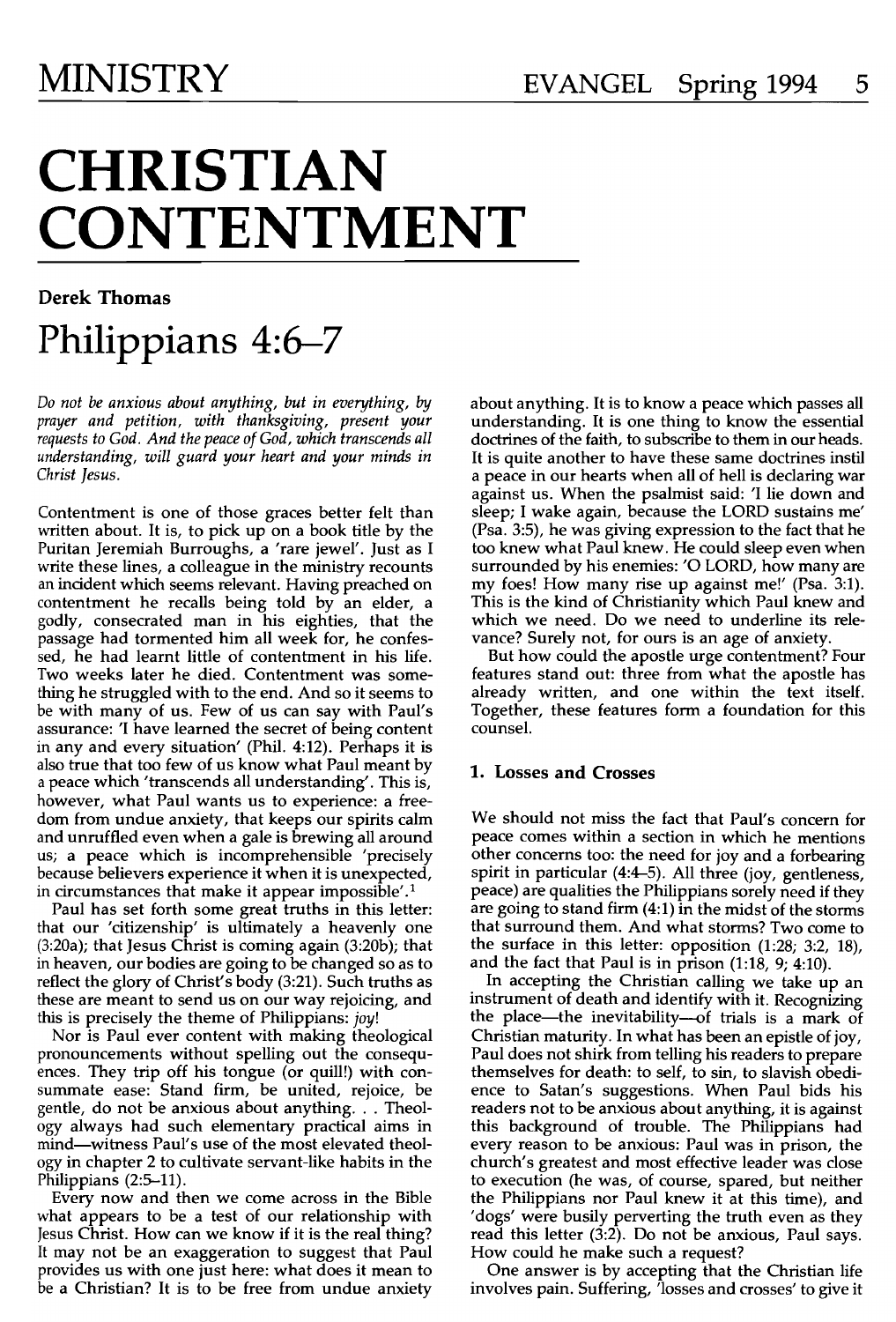a Puritan expression, is part of what we must expect in the Christian life: witness Paul's lesson learnt after the first missionary journey, 'We must go through many hardships to enter the kingdom of God' (Acts 14:22). We need only recall Paul's circumstances as he wrote this letter to confirm its truthfulness. He writes from prison (1:13-14), probably the Roman housearrest recorded by Luke (Acts 28:14-31). Though this was not as dire as the Mamertine prison from which he wrote 2 Timothy-house-arrest provided a degree of liberty: Paul was free to impart the gospel to whosoever visited him-nevertheless, it was constraining and the Philippians, if not Paul, were greatly distressed by it.

Paul's Christian realism demanded that hardships were among those things he urged us to expect-so much so that he infused it into his theological understanding of the Christian life. For Paul, the central truth of the Christian life was that grace had brought him into union with Christ. It is the theme of Romans 6: that union with Christ is the framework of sanctification. And Romans 6 is a summary of Pauline emphasis elsewhere: the phrase 'in Christ', 'in the Lord' or 'in him' occurs 164 times in the New Testament-all of them in Paul's letters-thus testifying to its importance (1 Cor. 1:2; Eph. 1:1; Phil. 1:1; Col. 1:2, etc.).

It is this very truth that is captured in what Paul writes earlier in this letter to the Philippians: 'I also count all things loss ... that I may gain Christ and be found in him' (Phil. 3:8-9). To be *in* Christ was his consuming passion. 'Union with Christ is ... the central truth of the whole doctrine of salvation ... It is not simply a phrase of the application of redemption; it underlies every aspect of redemption. . .<sup>'2</sup> Thus wrote John Murray and others have concurred with his point of view that the doctrine of union with Christ lies at the very heart of the Christian life.

But this union with Christ has on-going implications for the whole of our Christian lives. If grace has brought us into union with Christ in his death and resurrection (Rom. 6:5), grace also ensures that an ongoing communion with Christ in his death and resurrection dominates the whole of the Christian life. It is, again, what Paul has been alluding to in the previous chapter: 'I want to know Christ and the power of his resurrection and the fellowship of sharing in his sufferings, becoming like him in his death, and so, somehow, to attain to the resurrection from the dead' (Phil. 3:10-11).

One of the implications of being a Christian, of being in union with Christ, is that we share in his sufferings. We become like him in his death. It was a truth which Paul expounded in 2 Corinthians 4:10-12: 'We always carry around in our body the death of Jesus, so that the life of Jesus may also be revealed in our body. For we who are alive are always being given over to death for Jesus' sake, so that his life may be revealed in our mortal body. So then, death is at work in us, but life is at work in you.' Paul sees a pattern by which he may interpret the whole of our Christian lives: it is a kind of repetition of Christ's life and death in our own lives. There is some kind of reduplication of Christ's life in our own. This is what Calvin saw too: 'From the beginning the church has

been so constituted that the cross has been the way to victory and death the way of life.<sup> $3$ </sup> Thus trouble goes hand in hand with a Christian testimony and it accounts for why Paul alludes to something the Psalmist had said in Romans 8:36: 'As it is written: "For your sake we face death all day long; we are considered as sheep to be slaughtered."

This surely cuts across the grain of contemporary thinking on the nature of the Christian life. We live at a time when the Christian faith is more or less flabby, preoccupied with its pleasures and intrinsically egocentric. Words like 'consecration', 'holiness' and 'mortification' sound old-fashioned. The call for selfnegation, involving an identification with Jesus in his death-'taking up a cross' to use New Testament language-is drowned out by the clamour for selfexpression and achievement of maximum pleasure. Dietrich Bonhoeffer wrote:

The cross is laid on every Christian. The first Christ-suffering which every man must experience is the call to abandon the attachments of this world. It is that dying of the old man which is the result of his encounter with Christ. As we embark upon discipleship we surrender ourselves to Christ in union with his death—we give our lives to death. Thus it begins; the cross is not the terrible end to an otherwise godfearing and happy life, but it meets us at the beginning of our communion with Christ. When Christ calls a man, he bids him come and die.4

Eight years later the Nazis hanged him.

When we affirm that the shadow of Christ's cross falls over every part of our Christian lives, we will not be caught off-guard when trouble comes: 'Dear friends, do not be surprised at the painful trial you are suffering, as though something strange were happening to you' (1 Pet. 4:12). So, what should our reaction be? 'But rejoice that you participate in the sufferings of Christ. . .' (1 Pet. 4:13).

Knowing that whatever the pain, we are sharing in Christ's on-going ministry will aid in keeping our spirits sweet. It is to this that Paul alludes in Colossians in a breathtaking statement of the place of suffering in the Christian life: 'Now I rejoice in what was suffered for you, and I fill up in my flesh what is still lacking in regard to Christ's afflictions, for the sake of his body, which is the church' (Col. 1:24). Paul is not thinking of Christ's propitiatory work. That cannot be added to in any way. What Paul has in mind is the church-building work of the Saviour, an on-going work whereby he takes mortal sinners into his confidence and uses them-a process which involves pain and persecution. Just as Paul learnt at Stephen's death that he was, in fact, troubling Christ just as much as he troubled Stephen, so too he was to make this a hallmark of his understanding of the Christian mission. The Devil's attempts to destroy everything that is Christ's will inevitably show itself in sustained attacks on Christ's people. In this way, 'Death is at work in us' (2 Cor. 4:12). Christian contentment begins by a recognition that we are called upon to share in this union in Christ's death.

It was such a recognition that inspired Amy Carmichael to write: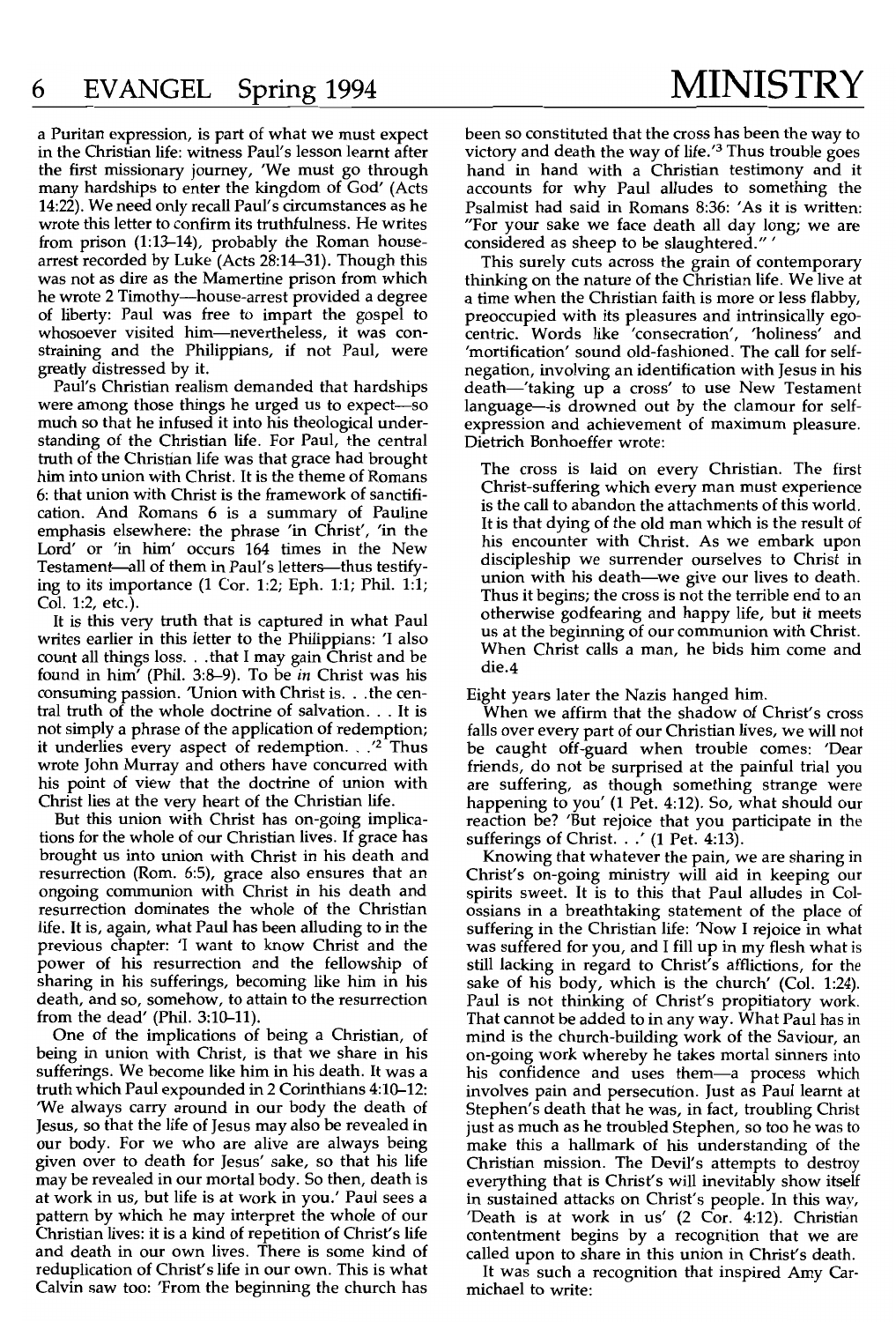Lord Crucified, 0 Mark thy holy Cross On motive, preference, all fond desires

On that which self, in any form, inspires,

Set thou this sign of loss.

And when the touch of death is here and there displayed

On things most precious in our eyes.

Let us not wonder; let us see the answer to this prayer.

## 2. **Hidden Recompense?**

But it is a mistake to make out that 'losses and crosses' is all there is to the Christian life. What sustained the apostle as he recounted his sufferings to his beloved Philippians was his assurance that the pain eventually yields to a resurrection: 'But our citizenship is in heaven. And we eagerly await a Saviour from there, the Lord Jesus Christ, who, by the power that enables him to bring everything under his control, will transform our lowly bodies so that they will be like his glorious body' (Phil. 3:20-21). We are called upon to fellowship in Christ's death; we are also, happily, called upon to fellowship in Christ's resurrection too (Rom. 6:5).

The New Testament thinks in terms of two resurrections. There is the future, bodily resurrection (1 Cor. 15; 2 Cor. 4:14). It is what Paul alludes to in chapter 3:  $20-21$ . But this future transformation is possible only because we have, in one crucial aspect, already been resurrected in Christ through faith. It is the sustained theme of such passages as Ephesians 2:5-6; Colossians 2:12-13; 3:1; Romans 6:3-5; and Galatians 2:19-20. The implication of this for Christian contentment is crucial. Since we are already raised with Christ there is something about us as Christians which is indestructible. The 'outer man', to use Paul's language, may well be 'wasting away'; but the 'inner man . . . is being renewed day by day' (2 Cor. 4:16). Don't be anxious, Paul seems to be saying, because your future is already assured since the decisive transformation has already taken place. It is what Paul means when he alludes to the Corinthians (of all people!) as those who are 'sanctified in Christ Jesus' (1 Cor. 1:2; c.f. 6:11). This definitive, positional aspect forms the basis for a sustained polemic on Paul's part for a progressive and outward conformity to the image of Christ. We are to live in the knowledge of who (or what) we are in the assurance that what is true of us inwardly will eventually manifest itself outwardly! Pain and suffering will, one day, yield to peace and prosperity. Such knowledge induces peace of soul.

It was keeping an eye on the heaven that is to come and recalling that we are only pilgrims in this world that kept other Biblical writers sweet (David in 1 Chron. 29:15; Peter in 1 Pet: 2:11). We are to live with heaven on our mind. McCheyne kept this principle by painting a setting sun on the dial of his watch.

To summarize, Paul urges his friends at Philippi not to be afraid on two counts: first, trouble should not unsettle us because trouble is what we must expect if we follow Jesus Christ; and second, present discomfort is a temporary phenomenon that will eventually yield to glory and fulfulment.

### **3. 'See no one but Christ'**

A third feature appears from what Paul has written earlier in this epistle which throws light on why Paul could urge his readers not to be anxious. It comes from Paul's one great ambition to which he gives expression in the previous chapter: 'I want to know Christ and the power of his resurrection and the fellowship of sharing in his sufferings, becoming like him in his death, and so, somehow, to attain to the resurrection from the dead' (Phil. 3:10-11). We have already alluded to this verse and its bearing upon Paul's acceptance of suffering as an inevitable feature of the Christian life. We have also seen how the prospect of a future resurrection shone a light into the darkness. But there is another feature of this verse that we must look at.

If asked as to what New Testament statement best summed up the apostle Paul it could well be this one: 'All I care for is to know Christ'  $(3: 10$  NEB). He was a man dominated by Christ in every way. It was something that Paul was particularly conscious of, and in such a way that his own ambition was not something in which everyone else shared. He knew that in this matter he stood out from many others, including many of his readers in Philippi. Such was Paul's utter dedication in this matter that people took note of it: 'it has become clear throughout the whole palace guard and to everyone else that I am in chains for Christ' (Phil. 1:13). Paul calls this ambition his 'one thing' (3:13). It is something which is 'surpassingly great' (3:8). It was something which he regarded as superior to everything else imaginable. Paul knew what he lived for; and he knew that he wanted it! We must not miss the three-fold emphasis Paul places on Christ:

in v.7 he speaks about what he does for the sake of Christ

in v.8 he speaks about what he does for the knowledge of Christ

in v.8b he speaks about what he does in order to gain Christ

The words are slightly different, but the ambition is one: *Christ, Christ, Christ!* Whatever had been profit in his estimation, he was prepared to write if off *for Christ's sake.* But it is the violence of Paul's language which puts it into perspective: 'What is more, I consider everything a loss compared to the surpassing greatness of knowing Christ Jesus my Lord, for whose sake I have lost all things. I consider them rubbish, that I may gain Christ.' (Phil. 3:8). Paul's word for 'rubbish' is *skubala,* a word rightly translated 'dung' in the Authorised Version. Paul is not content merely to point out that Christ is better than anything else. In comparison with knowing Christ, everything else is dung!

But what appears of relevance to our present study is that Paul goes on to remark that sharing this great ambition of knowing Christ is a mark of Christian maturity: 'All of us who are mature should take such a view of things. And if on some point you think